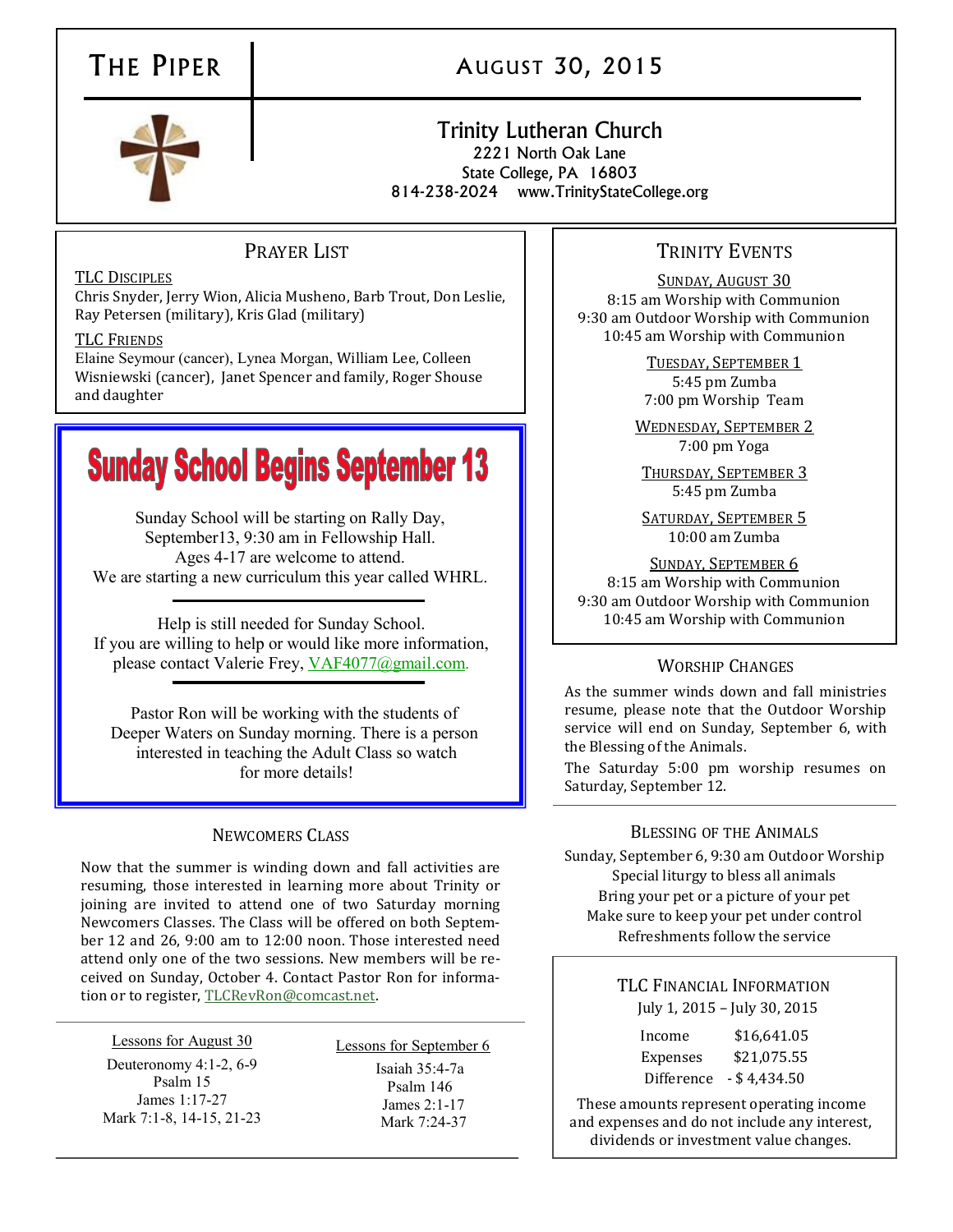#### FROM PASTOR'S DESK...

Dear Sisters and Brothers in Christ,

This past Sunday I began my sermon by referring to times in our lives when we have to engage in hard conversations. Toward the end of John 6 Jesus is involved in a difficult conversation with some of the people who had been following Him. John refers to them as disciples but does not include the 12 chosen followers. In any event, Jesus is talking about how He is the Bread of Life and then when we eat His flesh and drink His blood He abides in us and we abide in Him. Through this eating and drinking we receive life from Him.

Jesus' teaching here is offensive and many disciples walk away choosing not to follow any longer. I don't think Jesus was intending to be offensive but sometimes in human interactions we offend even when we don't mean to.

To be human means to interact with other humans. We relate through various ways perhaps the most important of which is communication. And that can be hard. I have a file card (remember those?) on my bulletin board with these words printed on it:

> I know that you believe you understand what you think I said, but I am not sure you realize that what you heard is not what I meant.

We humans don't communicate clearly as we all tend to want things, all things, even God, on our terms and are often offended when we don't get what we want or think we want! Knowing that, God comes to us in a way that we have the hope of the possibility of understanding, and even there, misunderstanding and confusion occur. And, yet, God continues to come to us, searching for us, claiming us, providing for us and even feeding us with nothing less than His own body and blood in the bread and wine of Holy Communion.

This is one among many reasons we moved to weekly communion. Life can be hard, interactions can be difficult, we all have those challenging conversations from time to time. We encounter God when we share in His supper claiming the promise that when we eat and drink He abides in us and empowers us to abide in Him giving us strength for the journey!

When the going gets tough and we find ourselves wondering if all this discipleship is what it's cracked up to be, may God inspire us to join Peter in responding, "Lord, to whom can we go? You have the words of eternal Life." May we have life in all its fullness in Him!

Yours in Christ,

Pastrkon

#### MONDAY NIGHT STUDY

Interested in learning and sharing in a small group setting? Would you like to learn more about the history of our Christian faith and church? Pastor Ron will be leading a study on Monday nights, starting on September 14. The group will use Diana Butler Bass's book A People's History of Christianity. Our first meeting will be in the Faith Room (next to Pastor's office) beginning at 7:00 pm. Participants will need to buy a copy of the book. See Pastor Ron for information or to register, [TLCRev-](mailto:TLCRevRon@comcast.net)[Ron@comcast.net.](mailto:TLCRevRon@comcast.net)

#### SUNDAY SCHOOL

Rally Day is set for Sunday, September 13, the first Sunday after Labor Day. Sunday School begins at 9:30 am that morning! While we have a number of volunteer teachers to begin the year, more are still needed so as to share the tasks of teaching. If you would be willing to help work with our younger disciples please contact Valerie Frey at  $VAF4077$ @gmail.com. She can explain the plans for this year.

Also note that Pastor Ron will be working with the students of Deeper Waters on Sunday morning. There is a person interested in teaching the Adult Class so watch for more details!

#### DAY OF CARING

The 50th Anniversary Committee thought it would be a great idea for our congregation to participate in some type of community service. We would like to get a team from Trinity to take part in the United Way Day of Caring on October 1, 2015. There are opportunities for full day or part of the day participation and there would be a chance to pick what type of work we would like to do. More specific details about worksites, etc. will be available after September 1. There is a sign up sheet available on the Fellowship Hall door where you can indicate your shirt size and what type of work desired (i.e. painting, yard work, etc.) We'd love to have you join us!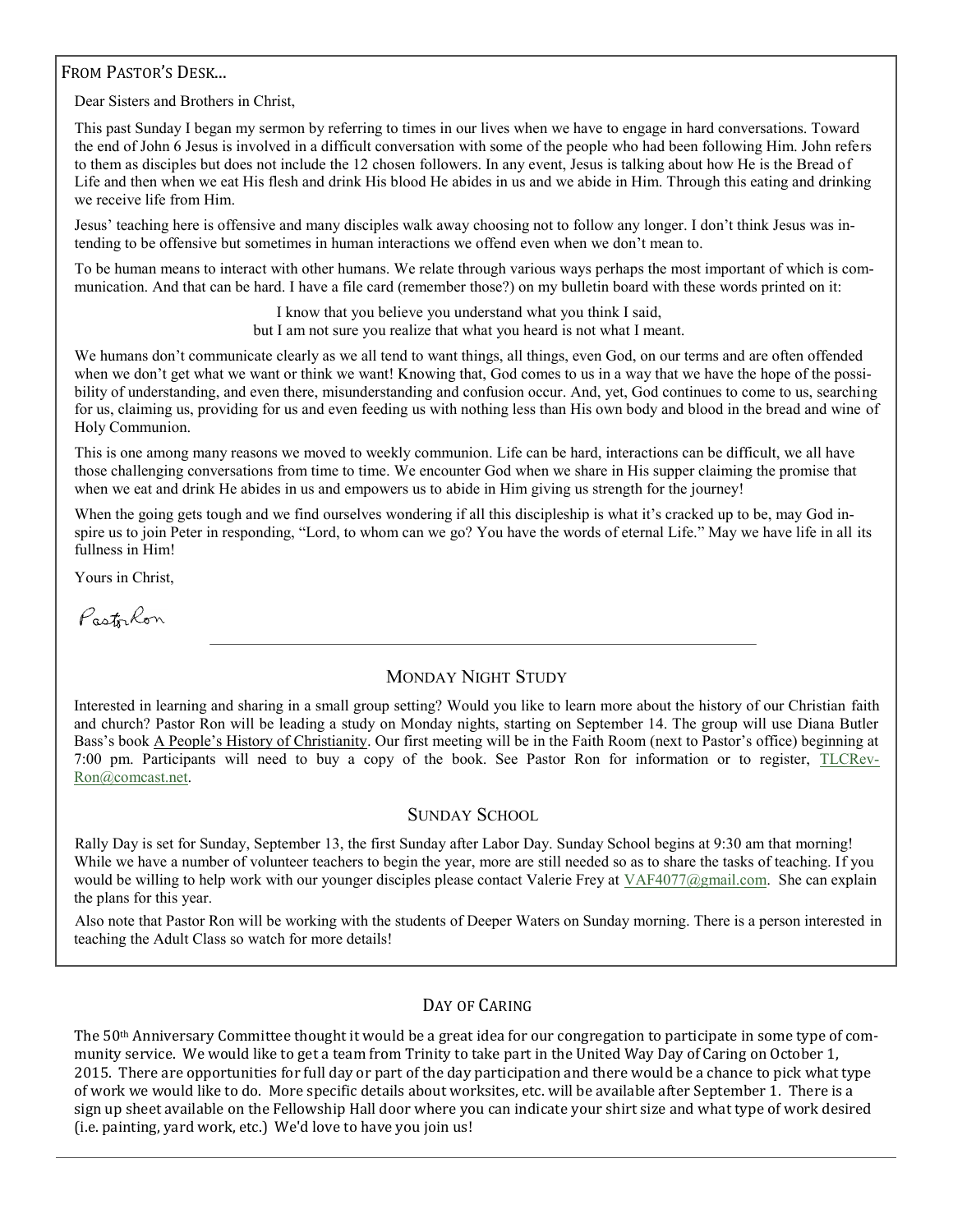# **BEER 501: Hard Ciders and Pumpkins**

*Wednesday, September 16th, 6:30-8:30*

### **Joel Waters**

jwaters59@gmail.com

#### *Keewaydin* **Cider Semi-Dry**

#### **Description**

Keewaydin Cider Mill is a joint venture between Otto's Pub and Brewery and the Keewaydin Apple Orchard in Keewaydin,

PA. The Keewaydin Cider Mill identity and package was created from scratch, beginning with a creative brief and a tour of

the orchard, it's buildings, and a 1940s-era cider press that is used to press apples for Keewaydin cider. Labels were created

for semi-dry and semi-sweet cider, as well as a universal six-pack.

#### *Jack's* **Hard Cider**

Jack's Hard Cider is produced and canned by Hauser Estate Winery just 8 miles west of Historic Gettysburg, Pa. Our cider is produced from apples native to our home, Adams County Pennsylvania.

Featuring our farm fresh flavor, never from concentrate, Jack's Hard Cider is part of the growing craft cider revolution.

We are extremely proud of each variety of Jack's Hard Cider that we produce. Our philosophy of only using farm fresh apples, never from concentrate, helps create a great taste experience for cider drinkers.

#### *Good Intent Cider* **North Meets South**

In remembrance of the Battle of Gettysburg, we have crafted our own version of "**North Meets South**," a bourbon barrel-aged cider. From where once there was the clashing of cannons you will find the harmonious melding of Pennsylvanian apples and Virginian bourbon. Made with freshly-pressed juice and no added water, we hope you enjoy this unique cider. Cheers!!! (10% abv)

#### *Schlafly* **Pumpkin Ale**

- Appearance: Copper colored, bright
- **Process:** Brewed with pumpkin squash and a blend of spices
- Hops: Marynka (PL)
- Grains : Pale, Crystal, Munich, Wheat, Chocolate
- Yeast: American Ale SRM: 27

Our Pumpkin Ale blends the spices of the harvest with full-bodied sweetness for a beer that tastes like pumpkin pie. Pounds of pumpkin form a malty foundation that supports the fall flavors of cinnamon, nutmeg and clove.

While pumpkin beers were produced in the early days of the American colonies, they were different from the pumpkin beers we know today. Colonists used pumpkin and squash as the fermenting medium, since malted barley was scarce. Once malt became more readily available, it replaced these alternatives to grain. In the 1990's, American craft brewers reintroduced the style to the delight of pumpkin beer drinkers.

Continued on next page.